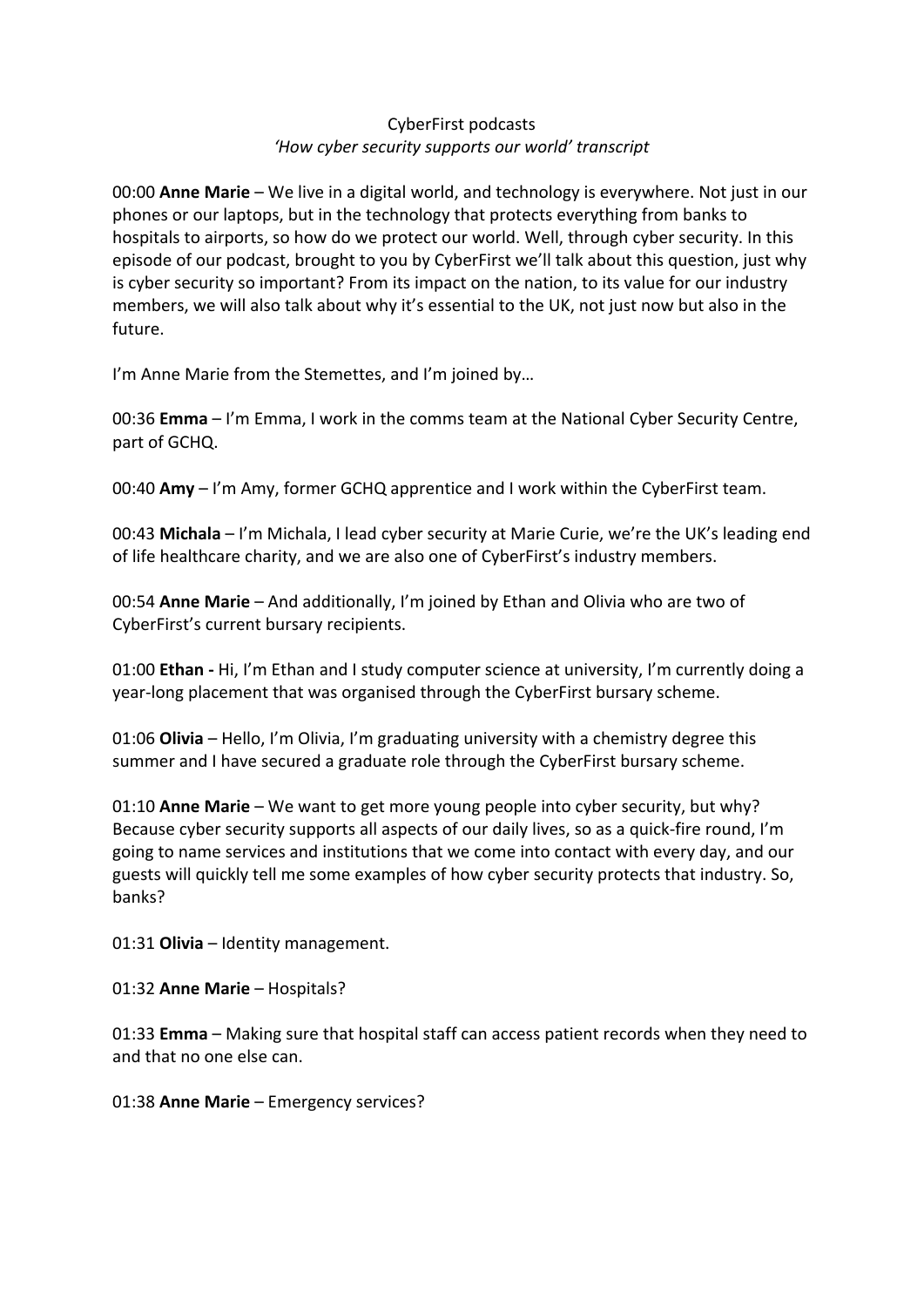01:39 **Ethan** – Making sure that the emergency service network is up and running so that people can the help they need when they need it and no later.

01:47 **Anne Marie** – News sources?

01:48 **Michala** – Protecting journalists from nation state governments so that they can report on things they want to keep quiet.

01:55 **Anne Marie**- Social media?

01:56 **Ethan** – Making sure your account credentials are under lock and key, and you don't wake up one day to find you've got 50 posts from your account from someone else.

02:04 **Anne Marie** – Armed forces?

02:05 **Michala** – Making sure that troops aren't running around wearing their Garmin smart watch that's revealing their location on the internet.

02:15 **Anne Marie** – Schools?

02:16 **Emma** – Protecting younger people, so making sure that remote learning can take place in remote ways so that other people can't hack into school Zoom sessions and things like that.

02:25 **Anne Marie** – pharmaceuticals?

02:25 **Emma** – making sure that people's health records remain private, and that any medication people require will be the ones that they get and vice versa, that people can't get medication that isn't for them.

02:38 **Anne Marie** – power supplies?

02:39 **Olivia** - Again making sure that the service is available to those that need it.

02:44 **Anne Marie** – cyber security touches all sorts of industries in ways you wouldn't think of at first, that's why there are so many industry members you can work with on the CyberFirst university bursary programme. Michala, as a representative for Marie Curie, can you tell us about all the different ways cyber security protects charities like yours?

03:02 **Michala** – The crown jewel for us is really our patient data, that is what we do as a charity fundamentally, and the access to the medical records at the time they need it for the clinicians is crucial, so they play a part there. Also, our supporter data, we could not deliver all the services we do without all the people who raise money for us. So, making sure things like our digital platforms where they donate money are protected from cyber criminals, people who might commit identify fraud and theft, that sort of thing is crucial. Also, we've got to make sure that we protect the data of our staff and volunteers as well, there's quite a lot of sensitive information there. What might surprise people is we also have a research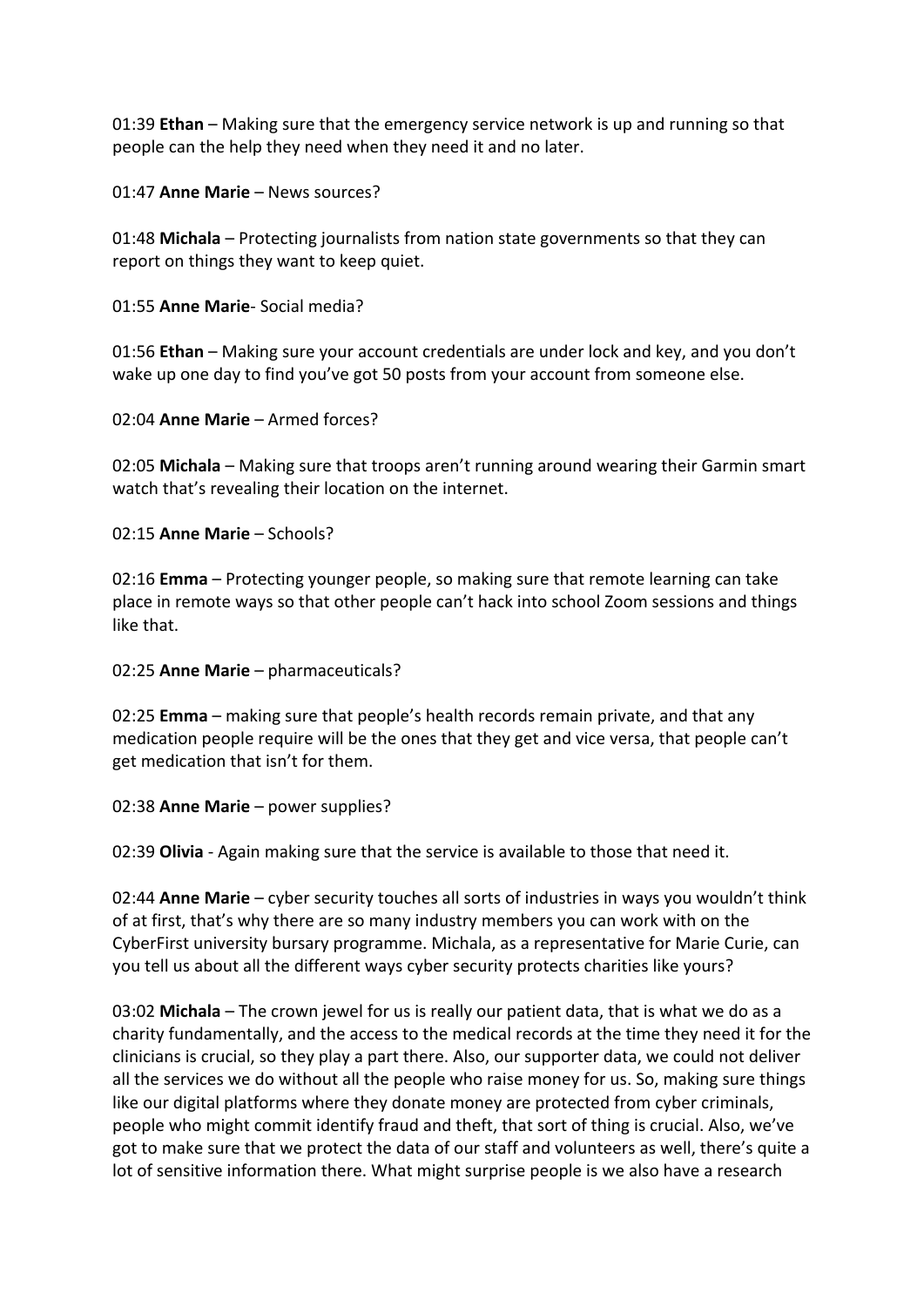arm, so there is the intellectual property there to be protected, that also helps with our funding. We have a gambling license for example and making sure that that's done in a cyber secure way is really vital to ensure income for the charity. So, there are lots of ways we help.

04:09 **Anne Marie** – People often think that cyber security is a recent fad, as something that isn't necessarily a stable career, but in fact the more our society uses technology to store our personal information to analyse data and make decisions on our behaviours, the more the need for cyber security grows. Emma, can you talk to us about the increasing need for cyber security and why its impact will only grow in the future?

04:32 **Emma** – As you've highlighted, more and more of our lives are now being lives online, we are now doing more in our lives that involves technology in fundamental and irreversible ways. If we are doing stuff online then cyber security goes hand in hand with that, because cyber security supports privacy which is increasingly important to many people. In the UK now you are seeing tons and tons of crucial government services being delivered online, in the last century if you wanted to renew your passport or driving license or get your car MOT'd then there was no process for that. And now it is all online, that's the way things are delivered. Cyber security is crucial to all these things, and to industries that are primarily online, like shopping, online retail. It is crucial for the UK's resilience and our prosperity.

05:25 **Anne Marie** – What does that mean for the careers of bursary graduates and degree apprentices, in terms of progression and paths they could take?

05:27 **Emma** – I think this means the number of jobs available in the industry is likely to grow and grow, I hope there's going to be an increase in diversity in types of jobs. We've talked about the huge diversity there is already, which from my perspective is an increasing recognition of the fact that people are crucial for security. So, we need an increasing focus on people as part of the security system. The 'socio-technical system' as we call it at the NCSC when we're feeling fancy. So, I would like to see a focus on people-based roles, looking at how people interact with technology and how we can support all those people on making better decisions, and in protecting their stuff online. So, I think it will create more jobs and more diversity of roles, so an ever-increasing chance to find something that really interests you and which you find really rewarding.

06:15 **Anne Marie** – It definitely means there is going to be a lot of growth as you were saying, in diversity but also in scale and in size, it's a hugely exciting time to join the industry. Emma from the NCSC and Michala from Marie Curie, what would you say are some areas to be aware of in the future, that could have a big impact on society?

06:33 **Emma** – I think at this point it's probably obligatory to mention artificial intelligence which is a bit of a buzz word across all areas of technology, it's still relatively young, we are still figuring out the implications and applications of these technologies, and of course they are growing all the time. I think it's going to be fascinating to see how those types of technologies are used, and whether they are used to support societal good or not.